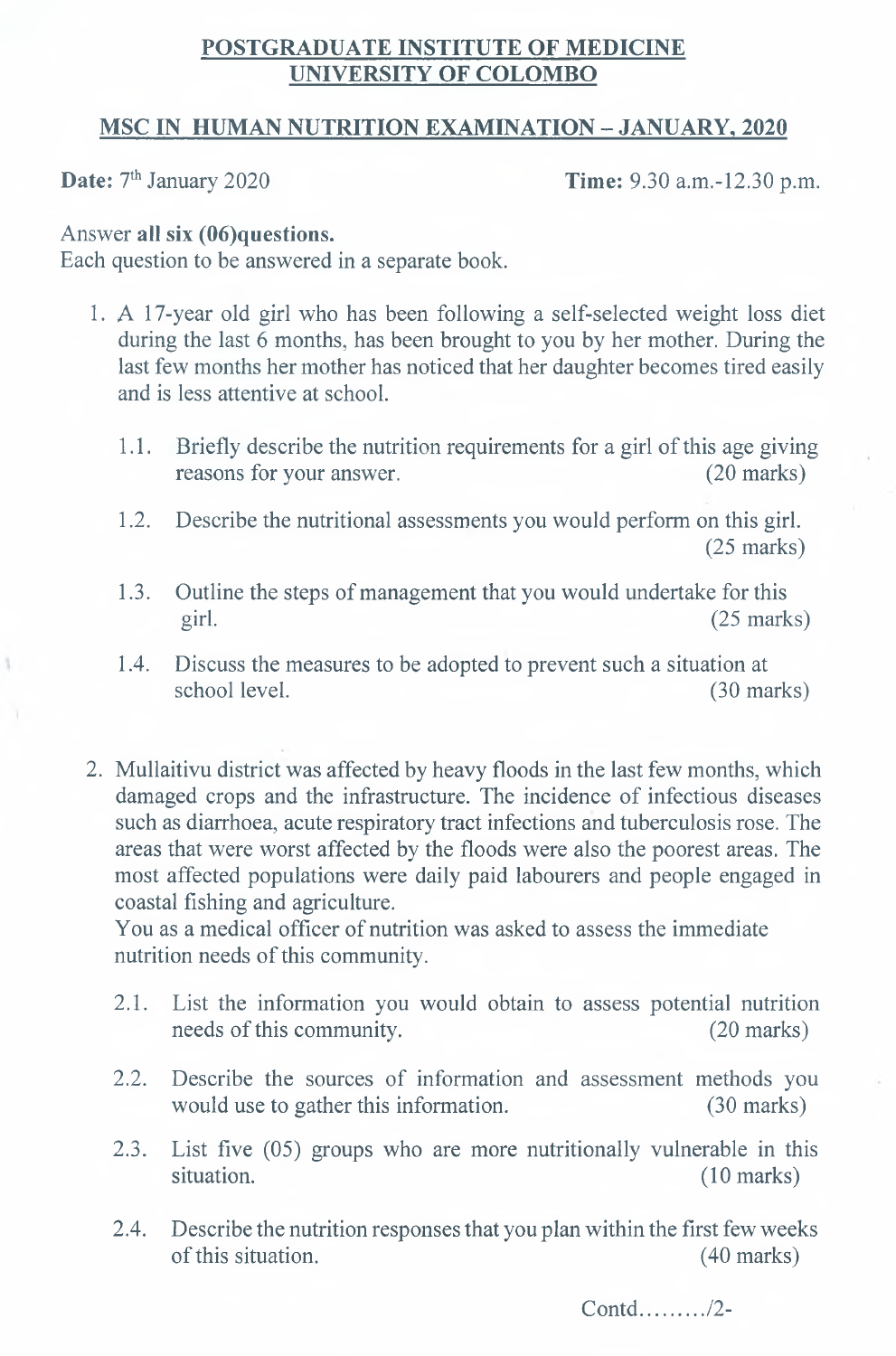v

## 3.1.

- 3.1.1. Define obesity. (10 marks)
	-
- 3.1.2. List five (05) methods based on anthropometry used to diagnose obesity in different sex and age groups. (10 marks)
- 3.1.3. Discuss the appropriateness of use of three (03) methods you mentioned in 3.1.2 in a clinic setting. (30 marks)

3.2. Mr. Perera a 42-year-old bank manager is awaiting a mini-gastric bypass surgery in three months. His current weight is 133 kg and height is 170 cm. His HbAlc is 6.4%, total cholesterol level is 223 mg/dL, blood pressure is 130/85 mmHg. Ultra sound scan of the abdomen shows hepatomegaly and stage II fatty liver. He is also diagnosed to have obstructive sleep apnoea.

Outline the nutritional and lifestyle management of this patient

3.2.1. pre-operatively (20 marks) 3.2.2. post-operatively (30 marks)

 $4.$ 

- 4.1. Outline briefly, with reasons, how you would select the most appropriate sample for each of the following research projects.
	- 4.1.1. A national survey on malnutrition among elderly in Sri Lanka. (25 marks)
	- 4.1.2. Risk factors for childhood obesity among children attending the Medical Nutrition Clinic in a hospital. (25 marks)
- 4.2. It was observed that the bodyweight of patients with diabetes has not shown a significant reduction even after many clinical interventions at individual level. It is planned to undertake a project to reduce bodyweight among patients attending the nutrition clinic.
	- 4.2.1. Define the term 'project'. (10 marks)
	- 4.2.2. State one (01) goal, one (01) outcome, two (02) outputs and four (04) activities for this project. (16 marks)
	- 4.2.3. List one (01) indicator for each of the above (4.2.2.). (24 marks)

 $Contd$  ,  $\ldots$  ,  $\frac{3}{3}$ -

2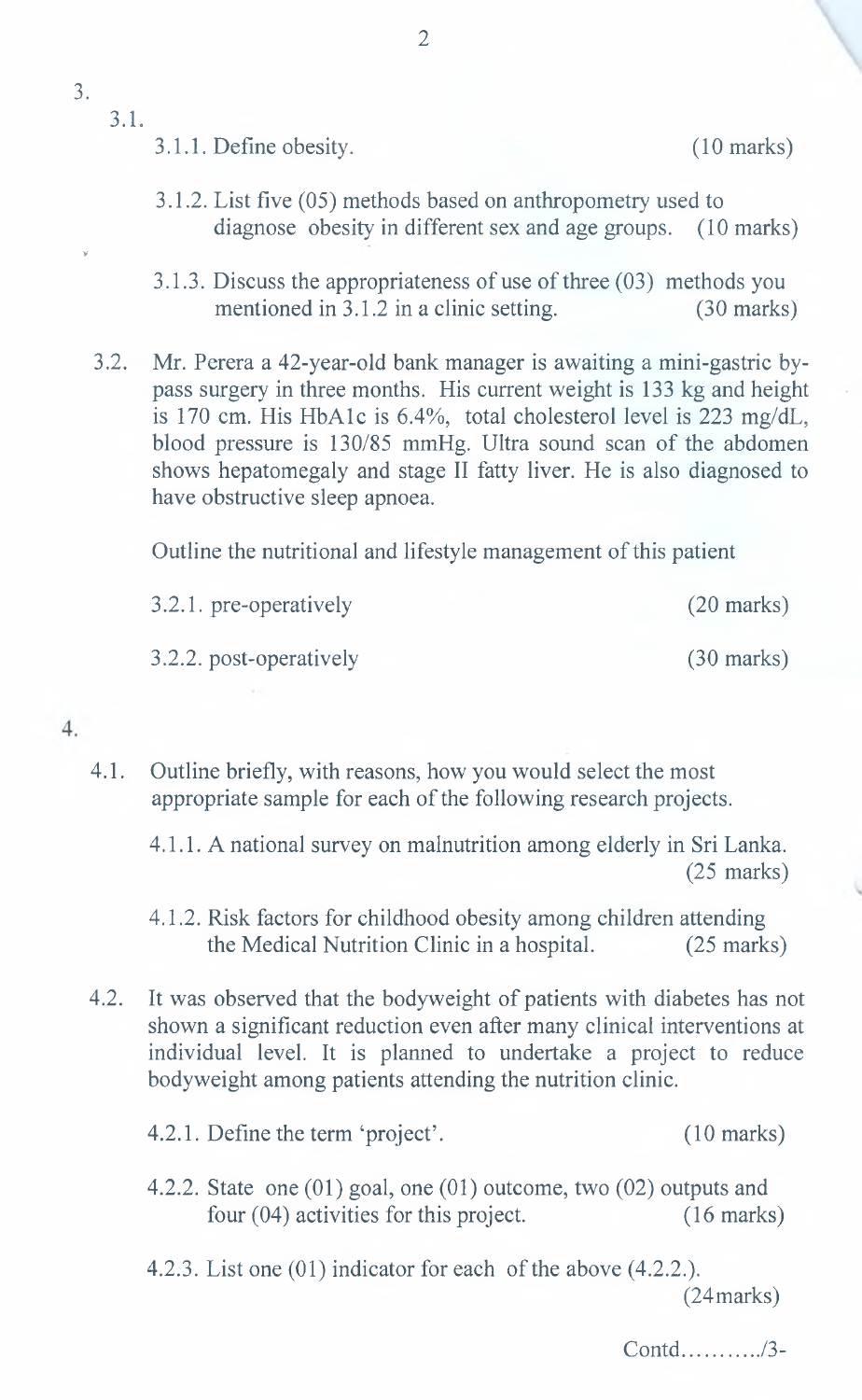5. A study was conducted in England to investigate the relations of maternal diet and smoking during pregnancy to placental and birth weights at term. A sample of 693 pregnant nulliparous white women with singleton pregnancies was selected from antenatal booking clinics. Birth weight and placental weights at term were the primary outcomes.

| Daily intake during pregnancy | <b>Mean placental</b><br>weight (g) | P value |
|-------------------------------|-------------------------------------|---------|
| Energy (kcal)                 |                                     | 0.21    |
| < 1855                        | 511                                 |         |
| 1855-2204                     | 518                                 | $\sim$  |
| $\geq$ 2205                   | 530                                 |         |
| Protein (g)                   |                                     | 0.50    |
| &566                          | 517                                 |         |
| 66-79                         | 516                                 |         |
| $\geq 80$                     | 525                                 |         |
| Total vitamin C (mg)          |                                     | 0.016   |
| $<$ 55                        | 510                                 |         |
| 55-97                         | 510                                 |         |
| $\geq 98$                     | 538                                 |         |
| Total folate (µg)             |                                     | 0.025   |
| $<$ 222                       | 506                                 |         |
| 222-299                       | 515                                 |         |
| $\geq 300$                    | 537                                 |         |

Results are shown in the table given below.

- 5.1. Mention the study design giving reasons. (20 marks)
- 
- 5.2. Name a statistical test to be used to calculate significance for the results shown in the above table, stating your assumptions.

(30 marks)

- 5.3. Interpret results about the relationship between dietary intakes and placental weight using the table above. (30 marks)
- 5.4. Mention two (02) additional statistical approaches that can be applied to minimize the effect of maternal height and smoking on the above relationship. (20 marks)

Contd *,14-*